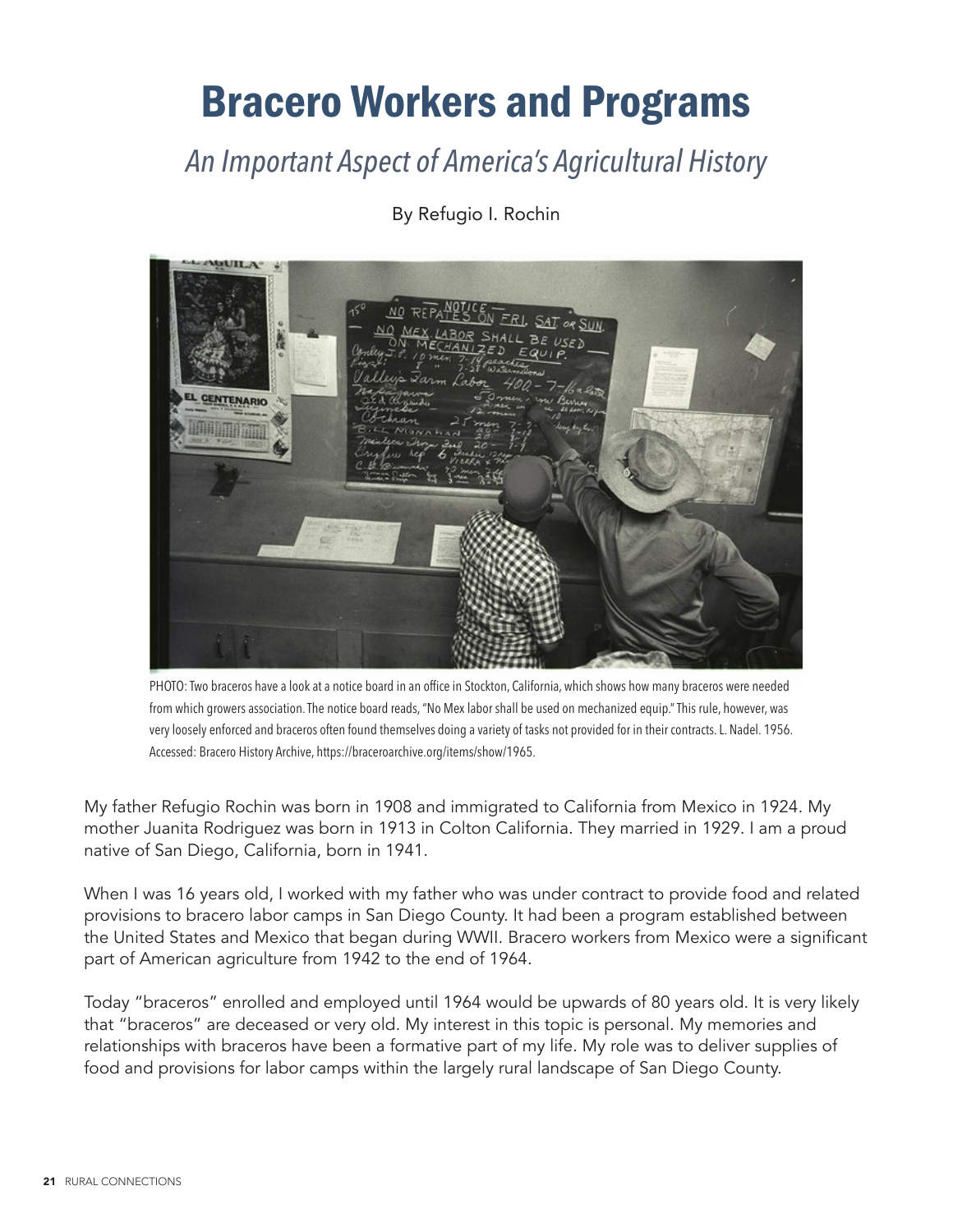**"The Bracero Programs between the United States and Mexico are important in our history. But also important in our understanding about the development of American agriculture, farm-labor relations, rural communities, and cross-cultural events all over the United States."**

I occasionally find references to families of braceros. Some in Facebook among family posts. Most described as grandparents or first generations of family within the United States. And recently the Bonita Museum and Cultural Center developed an exhibition with attention to bracero workers, entitled: "Nuestra Frontera: 250 Years of Spanish Speaking Families at the Border," referring to the border region of Baja California and San Diego.

The Bracero Programs between the United States and Mexico are important in our history. But also important in our understanding about the development of American agriculture, farmlabor relations, rural communities, and crosscultural events all over the United States.

Back in the forties, fifties, and sixties, San Diego County enjoyed a population of family farms producing avocados, citrus [Valencia oranges and lemons], flowers [poinsettias], pole tomatoes, fruits, and vegetables for export and local markets. Some cattle and chicken/egg farms were labor intensive, especially the dairy and poultry farms. Growers and family farmers were producing during times of war, expanding urban areas, and for demand increasing from grocers like Piggly Wiggly, Safeway, and community MOM AND POP stores. Today that landscape is populated with shopping malls, suburban housing, tourist attractions [Legoland] and freeways. Yet, within these communities are agricultural farms and associations of growers that developed facilities for Bracero workers in San Diego county, such as housing and barracks with cafeterias. Braceros worked seasonally

to harvest and process vegetables, avocados, oranges and lemons.

My father was both a grocer and a wholesaler of produce from Mexico. He had business relationships with farmers and other grocers who bought his produce from Mexico, acquired in the growing community of Tijuana, Mexico. He was one of the first contractors in San Diego County who worked successfully for Sunkist growers, serving Mexican food with fresh tortillas, lots of beans and rice, and meat.

The camps served by my father often had workers from other camps seeking "sanctuary" at the Sunkist camps. He developed his wholesale business called C&R Provisions in Oceanside. He learned from personal experience as an immigrant farmworker himself (beginning at 15 years of age) the importance of home cooking and service.

When I joined my father, I was included with five others who worked with C&R Provisions. I was the junior who was anxious to drive with my new driver's license. Clearly a relief for the regular deliverers.

The camps I went to were built of wood and appeared to be modeled like U.S. military barracks. There were barracks for 25 to 300 workers each. Relatively large camps were in Fallbrook, Vista, and Escondido California. The workers (all men) slept in bunkbeds, closely lined with boxes for personal items. Workers used open showers and did their laundry - much like soldiers of their day.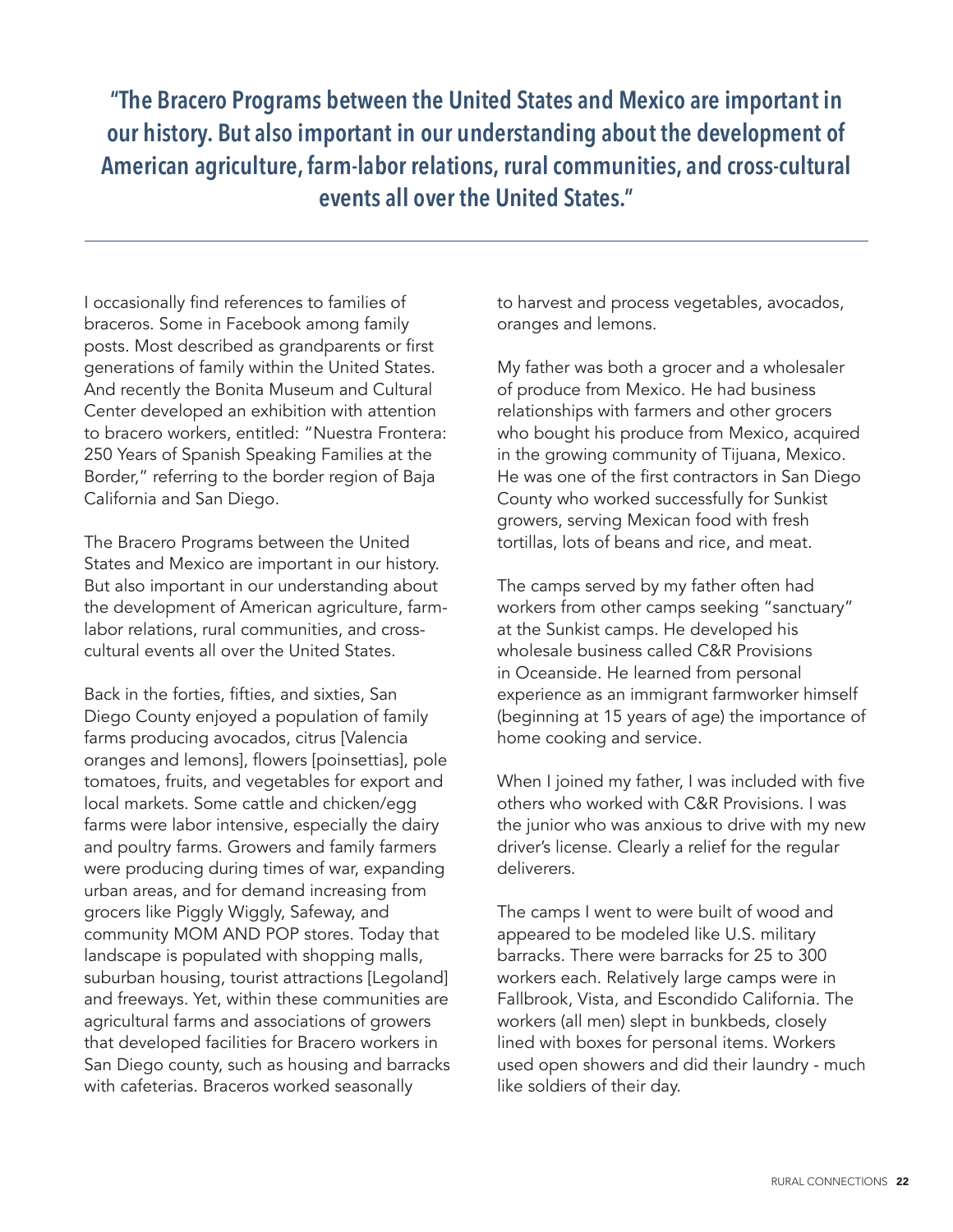The kitchens and cafeterias of these camps were headed by a chief cook with crews of assistants for food preparation, cleaning, and washing food trays. Workers ate together in "mess-halls." They used metal trays for food and regular glasses for drinks. The quality of food varied by camp, cooks, and staples provided by the companies. Camps that specialized in "Mexican food" kept their worker's content. Camps that did not serve Mexican food experienced some protests and worker flight.

I learned and valued American agriculture, the systems of production, and the relationships over decades with family farmers so called Immigrant Workers or Braceros from Mexico. I also learned to recognize the symbiosis and relationships between my family heritage from Mexico and the populations of persons from diverse areas and communities.

### "The Bracero"

The word BRACERO is a Spanish term meaning "manual laborer" or "one who works using his arms." The term has a long history and the records of data and references are available online.

There is the perception of one program for braceros that began in 1942 and ended in 1964. However, there were three phases of programs and policies governing the interests, rights, and responsibilities between American farmers and Mexican workers.

The first phase, the World War II period, lasted from 1942-1947. It began when a tight labor market led to an agreement with Mexico to important workers to work in U.S. agriculture. It was implemented under the authority of the Immigration Act of 1917. Phase one was also called The Emergency Labor Supply Program. Under the agreement with Mexico, the U.S. Government paid for recruiting and transporting Mexican farmworkers to U.S. farms. From 1945 to 1950, an average of 65,000 foreign agricultural workers entered the U.S. annually.

About 85% were from Mexico. Most of these workers worked primarily in cotton, sugar beets, fruits, and vegetables.

The second phase of the Bracero Program lasted from 1948-1950. It was again authorized under the Immigration Act of 1917. Under phase two, U.S. agricultural employers, not the U.S. Government, were the contractors and paid the transportation and recruiting expenses of the Mexican workers.

The third phase was from 1950 to 1964 under new legislation, Public Law 78 (PL78). It greatly expanded the numbers from Mexico during the Korean War from 1950-1953, and contributed to a greater immigration without documentation. The expanded flow of workers from Mexico resulted in an agreement between the U.S. and Mexico with these provisions:

- Under the third phase, U.S. employers could hire Mexicans only if no domestic workers were available to fill the jobs, AND employment of the Mexicans would not adversely affect the wages and working conditions of U.S. workers.
- U.S. farm employers had to make reasonable efforts to recruit domestic workers at the same wages and working conditions offered to the Mexicans.
- U.S. farm employers were required to pay foreign workers prevailing wages for domestic workers in employment and guarantee work for a specialized portion of the workers' contract period.
- For workers recruited under Public Law 78, U.S. employers paid for the transportation of workers from Mexico to U.S. reception centers and then to the centers' places of work.

During the third phase [from 1950-1964] the foreign workers grew from about 204,000 in 1951 to 460,000 in 1956 [its peak] and ended with about 200,000 workers on average to 1964.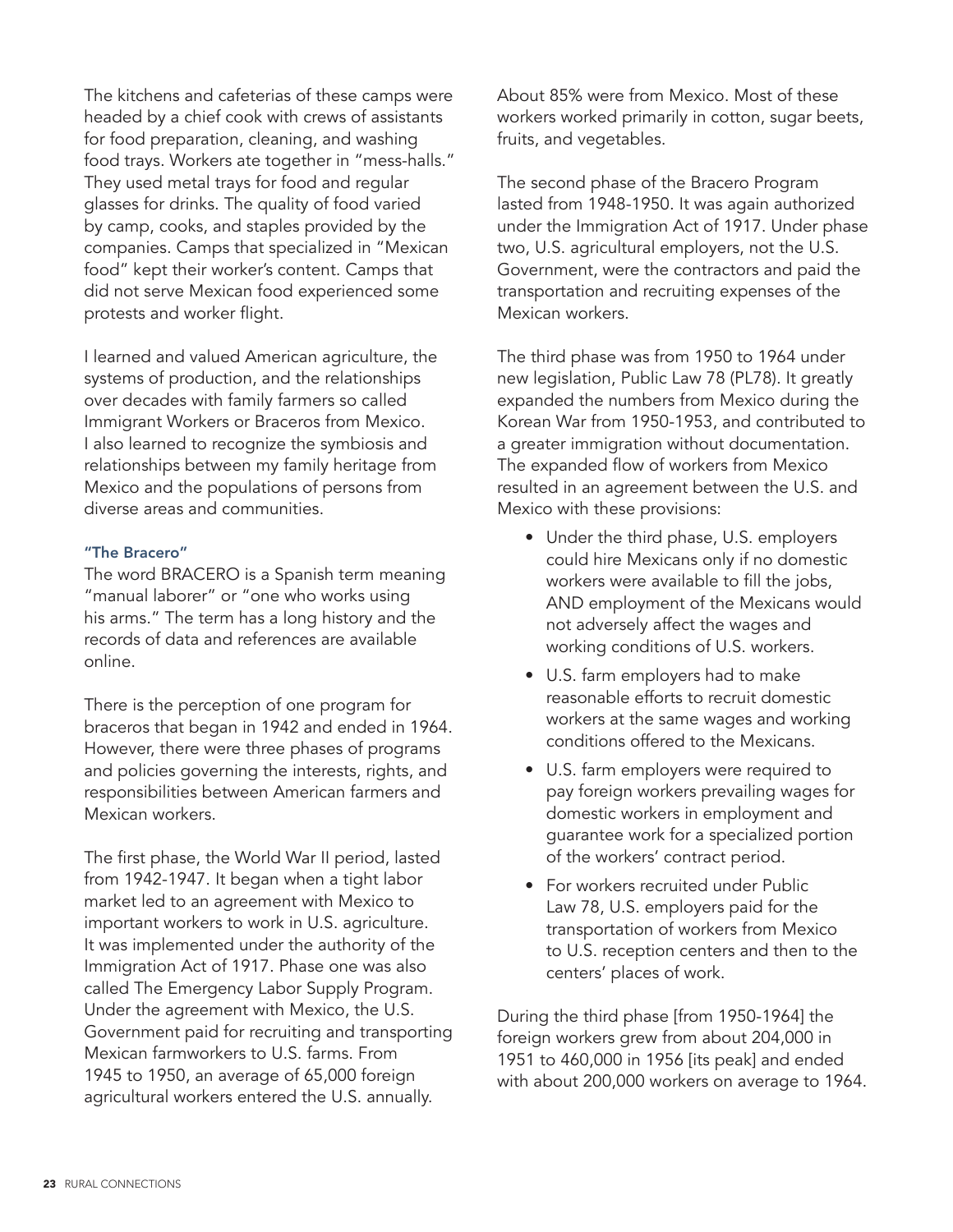**"I learned and valued American agriculture, the systems of production, and the relationships over decades with family farmers so called Immigrant Workers or Braceros from Mexico. I also learned to recognize the symbiosis and relationships between my family heritage from Mexico and the populations of persons from diverse areas and communities."**

During Phase 3, tighter procedures were authorized via USDA County and State offices for certifying and verifying need, wages, and working conditions. USDA reports indicated a decrease in PL78 workers, reflecting a change in demand by U.S. employers and farm mechanization [especially in cotton].

When the Bracero Program ended in 1964, the Immigration Act of 1917 was used to initiate the H-2 Temporary Foreign Worker Program. This Act became the major legislative procedure for admitting foreign workers.

Unlike the three phases described herein, the H-2 program was a permanent part of the U.S. Immigration law under the Immigration Act of 1917. The H-2 program had provisions for contracts and payments that were like The Bracero Programs [especially under Phase 3], but legal authorizations were for 18,000 foreign workers annually from 1965 to 1990, compared to a peak of 242,000 from 1945 to 1964.

### Immigration Reform and Control Act of 1986

Recognizing the complexity for H-2 worker authorization, a modification of immigration law was created by the Immigration Reform and Control Act of 1986. It established the H-2A Program and required shorter periods in the certification process. Reforms from the H-2 to H-2A programs allowed farms to hire hundreds of thousands from Mexico, developed farming systems, and contract relationships for hiring and employing [without U.S. certification] Mexican workers.

The 1986 Act attempted to reduce the flow of illegal aliens into this country by imposing strict hiring requirements on U.S. employers. Employers who knowingly hired illegal aliens faced fines of \$250-\$10,000 for each unauthorized alien employed and possible imprisonment of up to six months. However, the law does provide a way for illegal aliens who have been living in the United States continuously since January 1, 1982, to become legal residents and U.S. citizens.

In addition to revising the H-2 Program into the H-2A Program, the law created the Special Agricultural Worker (SAW) Program. The SAW provision of the law exempted agricultural workers.

#### Legacy for Rural Communities

The Bracero Program officially ended Dec. 31, 1964. However, many braceros were hired and worked on farms without the contract that assured them fixed salaries, healthy conditions, room, and board. Many worked and paid Social Security in the U.S. And many worked until the end of their lives here in the U.S. while several supported families and homes in Mexico.

Undocumented foreign workers left their native countries to work in the United States because of more jobs and higher wages. More workers without documents worked in agriculture than in any other employment sector in this country. Lack of education, work experience, and language fluency did not hinder foreign workers as much in agriculture as in many other types of jobs.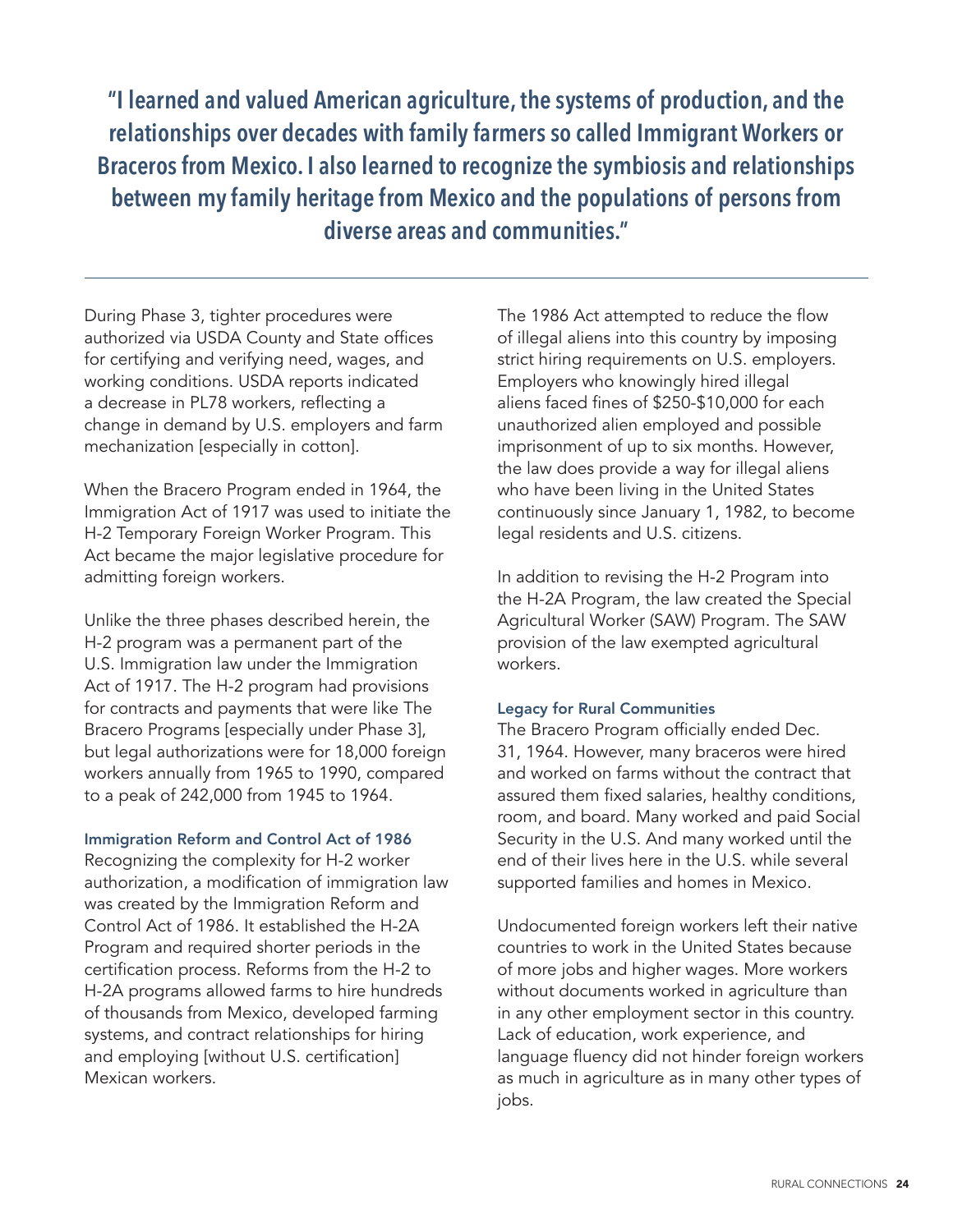The impact and importance of Bracero workers has thousands of stories. Millions of families from Braceros have settled into rural communities, developed businesses and operations vital to the populations of many states. Their labor was crucial to many fruit and vegetable farms producing commodities that required hand harvesting or labor-intensive cultivation.

Less well documented are the families and contributions of bracero descendants. Time capsules are rare. An exceptional article, published in a magazine of the Smithsonian Museum of American History, described an event used to open an exhibition of the photographic images of Leonard Nadel, who spent several years photographing bracero



PHOTO: Braceros have lunch in the Monterey Processing Center dining hall, Mexico. L. Nadel. 1956. Accessed: Bracero History Archive, https://braceroarchive.org/items/show/1336.

communities throughout the Southwestern U.S. and Mexico. The author of the article, Mireya Loza, was hopeful of finding images with her uncle. She did not. But she wrote this about others in the audience:

*Some of the men's voices would crack or their eyes would well up with tears as they pointed at the photographs and said things like, "I worked like that." Because the meetings were large, I imagined the possibility that some of the braceros depicted in the images might be in the audience. I wanted someone in the audience to stand up and say, "That's me." It never happened but it came close.*

*For the meeting in El Paso, several of Nadel's images were enlarged and placed around the room. The faces of the braceros in the photographs were almost life size. As families came in, they viewed the enlargements, and some even touched the images. It was there that an older gentleman pulled me aside and told me, "That is my brother, Santos, in that picture." He explained with sadness that his brother had passed away and he had no images of his brother. He asked for a copy of the photograph. My heart sank at the news his brother was no longer alive. But I was*  encouraged that at least I finally had a name *to one of the men I had so often looked at. Santos was no longer another face in a sea of*  anonymous braceros.  $*$ 

### About the Authors

Refugio I. Rochin, Ph.D. Professor Emeritus of Agricultural Economics University of California-Davis [rrochin@ucdavis.edu](mailto:rrochin%40ucdavis.edu?subject=)